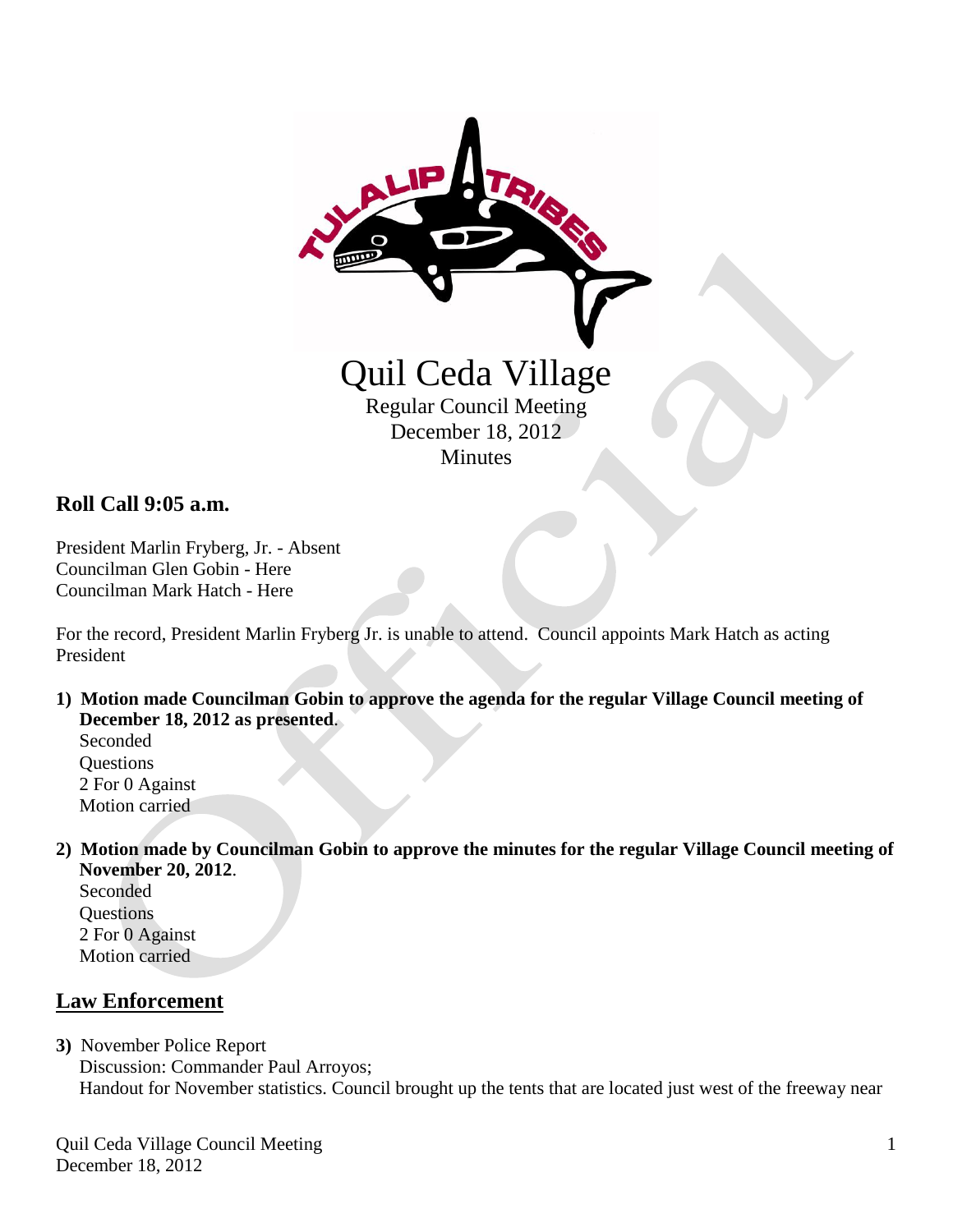140<sup>th</sup> Avenue. Law Enforcement continues to respond to calls about homeless encampments in the Village and on the Reservation. Off record discussion. New breathalyzer has been purchased by TPD. Partnership with the Marysville Police Department to form a business watch and coordinate information between the two departments

## **Finance**

**4)** November Month End Budget Reports

 Discussion: Sarah Johnson; Councilman Gobin; Steve Gobin Discussion on Enterprises. A new marketing plan is in place and it is making a difference. Drive-thru window does a large volume of business doubling the tax revenue at that location compared to the store without a drive-thru. Budgets are not actuals as of November 30. It takes a month or two to post all income and expenses to the account. Budget stayed as flat as possible for 2013. The Village made adjustments to cover the difference in sales volume at the enterprises.

# **General Manager**

- **5)** Contracts None
- **6)** FYI Out of State Travel Report

Discussion: Steve Gobin; Chuck James; Cameron Reyes

 Economic Development conference was good and was about large retailers. The US is still holding back on development. The rest of the world appears to be moving ahead.

## **Economic Development**

**7) Motion made by Councilman Gobin to approve Resolution No 2012-024 authorizing speed limit change on Quil Ceda Boulevard from 35 MPH to 30 MPH and such change is reasonable and safe based on the engineering and traffic investigation conducted by the Village.** Seconded

 Questions: 2 For 0 Against Motion carried:

General Manager is asking for a consensus to proceed with the next Resolution and have it ratified at the special Tulalip Tribes Board meeting. Discussion with legal and if the QCV President is available at the TTT special board meeting, he can call a special Quil Ceda Village meeting right after the TTT special board meeting to vote on these Resolutions.

## **8**) **No Action on Resolution**

 Resolution 2012-025 authorizing the execution of a contract with JAG Corporation for construction of the Quil Ceda Village Administration Building Parking Lot Maintenance Project in the amt of \$68,272.00 with the funding to come the FY 2012 Econ Budget. (Ancillary contracts will be \$15,640.00 with Parametrix for Engineering/Construction Management and the payment of \$500.00 for the Tribal Permit) Total Cost \$84,412.00

## **9) No Action on Resolution**.

Quil Ceda Village Council Meeting December 18, 2012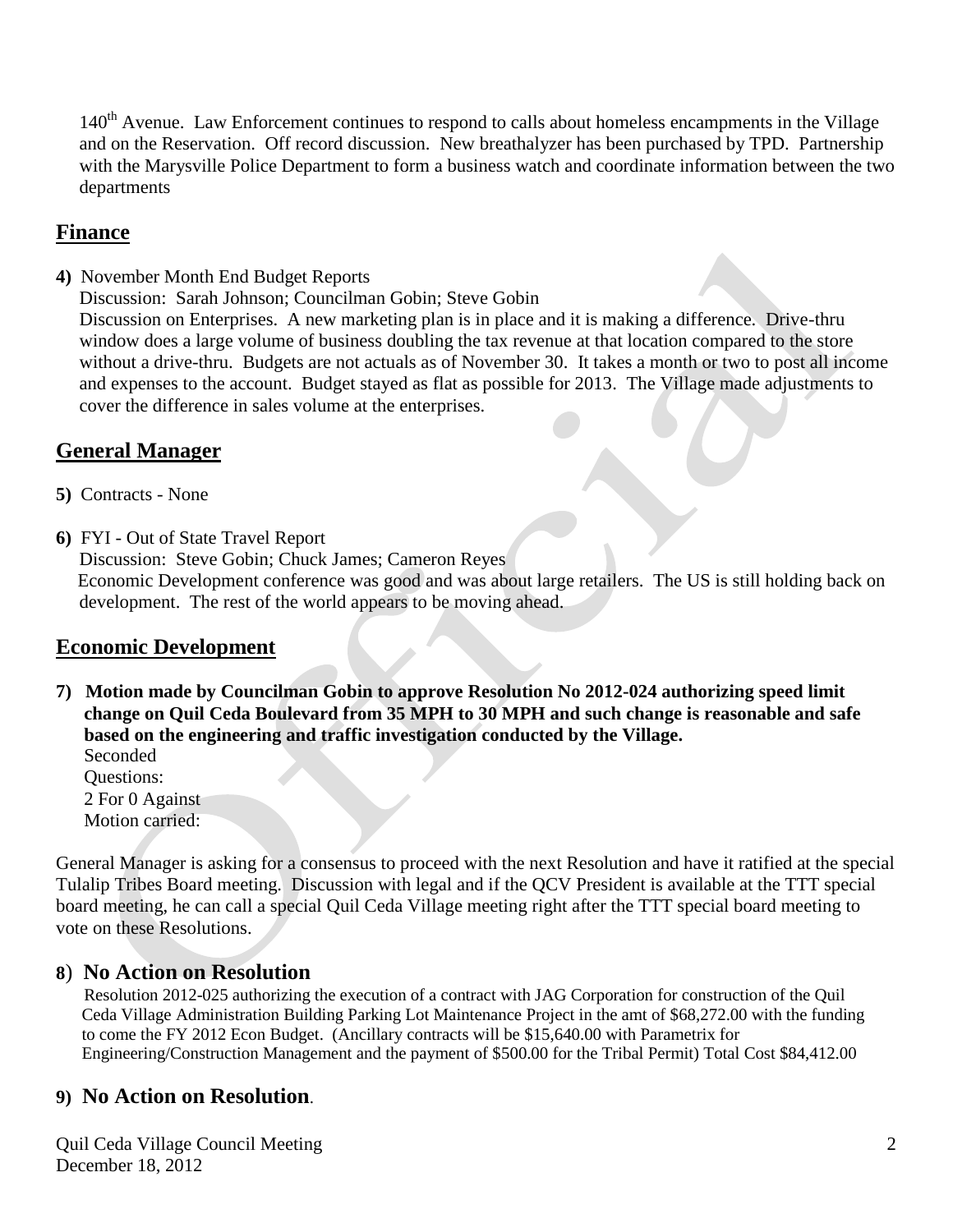**Resolution 2012-026 authorizing the execution of a contract with JAG Corporation for the 116<sup>th</sup> Street**  Erosion Repair Maintenance Project in the amt of \$35,814.94 with all funding to come from the FY 2012 Econ Budget (Ancillary contracts will be \$14,290.00 Engineering /Construction Management including but not limited to additional reporting to Corp, NFWL and EPA and the payment of \$500.00 for the Tribal Permit) Total Cost \$50,604.00

**10)** Motion made by Councilman Gobin to approve Resolution 2012-027 authorizing the preparation of Plans, Specification and Engineering Documents for the new Herman Williams, Sr. Drive & Quil Ceda Boulevard Roundabout for an amount not to exceed \$185,000.00 with all funding to come from the FY 2012 Budget. Seconded

**Ouestions**  2 For 0 Against Motion carried

- **11**) A Tribal Resolution will be sought at the next upcoming Business Committee approving an award to JAG Corporation in the amt of \$379,610.94 for installation of the 49 street lights from  $88^{th}$  to  $27^{th}$  Ave with funding to come from the BIA, HOWEVER, a separate resolution is needed from our QCV Board to carryover \$47,907.50
- **12) Motion made by Councilman Gobin to approve Resolution 2012-028 authorizing the payment of ancillary costs linked to the Street Light Illumination Project which is installation of 49 street lights along 27th Avenue from 88th North to 116th. The funding to come from FY 2012 budget. (Ancillary contracts will be \$26,207.50 with Parametrix for construction administration, \$6,200.00 with MTC for quality control and \$5,600.00 with David Downing for surveying and production of as builds as as \$500.00 for Tribal Permit). Total Cost \$49,907.35**

# **Tulalip Data Services**

#### **13**) CLEC Project Update

Discussion: Travis Hill; Steve Gobin; Chuck James

 Project team has been formed and is meeting regularly with an invitation for council to attend. Staff is moving forward with switch installation. Target date for triple plan is August with residential to begin in 2014. Legal is working with the team on preparing incorporation documents. Marketing plan is being created along with naming the corporation. Council would like the top five names that have been discussed. Web development is part of the marketing plan.

**14)** Repealing of Tulalip Tribes Code Chapter 15.25 in its entirety.

Discussion: Travis Hill; Acting President Hatch; Councilman Gobin; Steve Gobin, Anthony Jones; Lisa Koop; Howard Brown; Chuck James

 This is a Tulalip Tribes Ordinance that needs to be repealed so it needs to be done at the Tulalip Tribes Board level. Legal is working on the regulatory side of everything related to this. They have to look at how it will be regulated and how it may affect other departments within the Tribe. Legal needs to look at how this interacts with the State so we don't jump in without all the facts. Sovereignty related questions need to be addressed now. When staff looked at this two years ago, there were issues between a TLEC and CLEC. Staff has been working on a national level to make the tribal portion of the TLEC usable in Indian Country. Large carriers have been resistant to allowing Tribes in. The FCC created a Native American ??. The task force is making progress. Warm Springs and Grand Rhonde were able to get State licensing. These Tribes are just beginning to work outside of their reservations for customers. This will save money for the Tribe